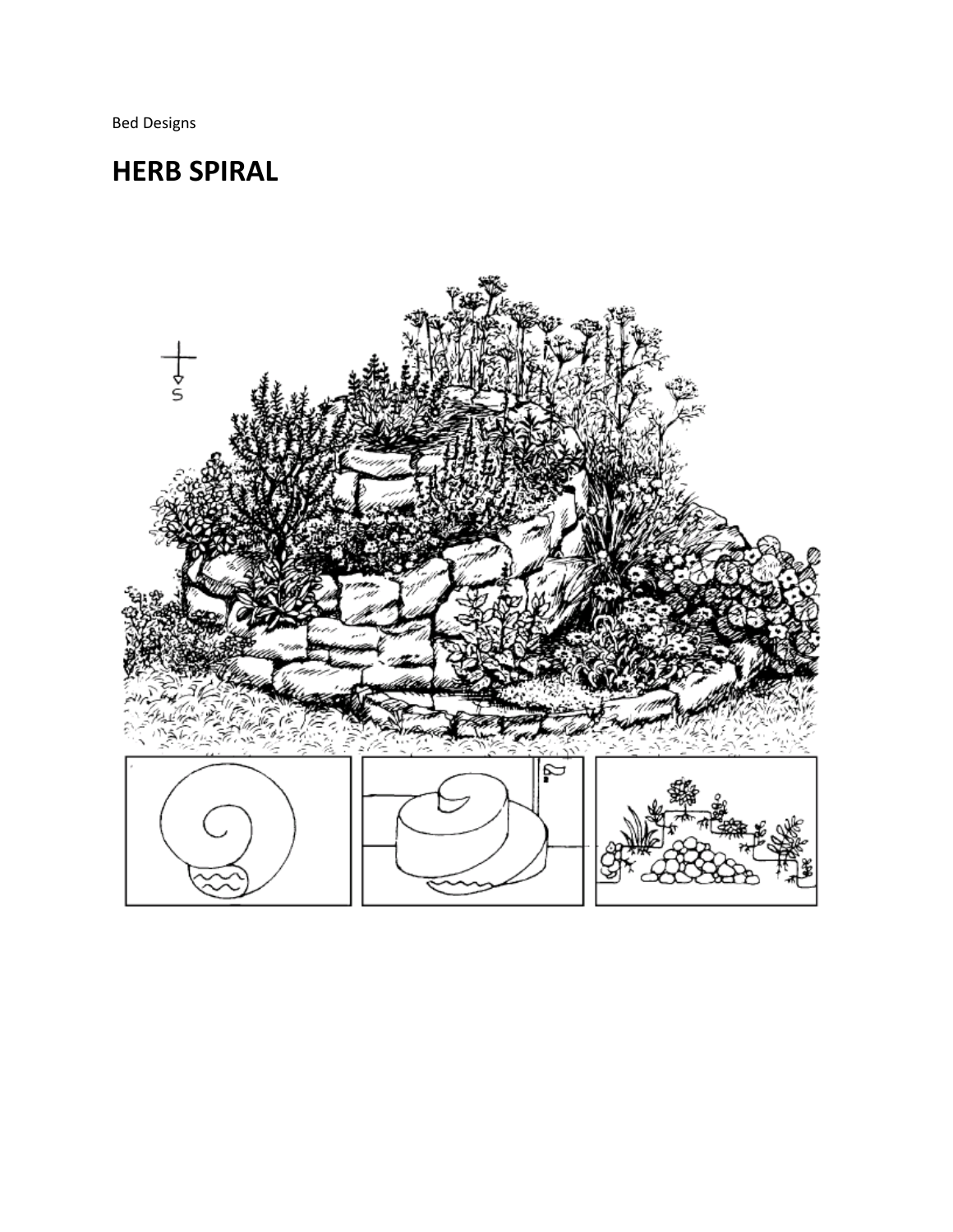

An herb spiral is a raised circular bed designed to provide herbs with a variety of growing conditions. They've been around since the middle ages and are once again in vogue among gardeners, especially those who practice permaculture.

Herbs that prefer drier conditions are placed near the top of the spiral and those that prefer more moisture are placed near the bottom. Micro-climates allow for some plants to have access to more heat and others less. Shadier spots near the north side favor herbs that prefer less direct sun.

The stones, rocks, bricks or blocks used to build the spiral **retain heat absorbed during the day** and **insulate the garden at night**, keeping it warm when temperatures drop.

These materials form the backbone of the spiral structure which is filled with organic matter and nutrients to plant into. The spiral is **watered from the top** and **moisture filters down to the bottom, creating different moisture zones**. The bottom of the spiral can be closed off with bricks/rocks/blocks or left open to allow water to flow into a **small pond or bog garden at the bottom**, ideal for frogs or edible water plants that prefer a wet environment. The niches in between the bricks/rocks can be planted with shallow rooted ground cover herbs like oregano or pennyroyal.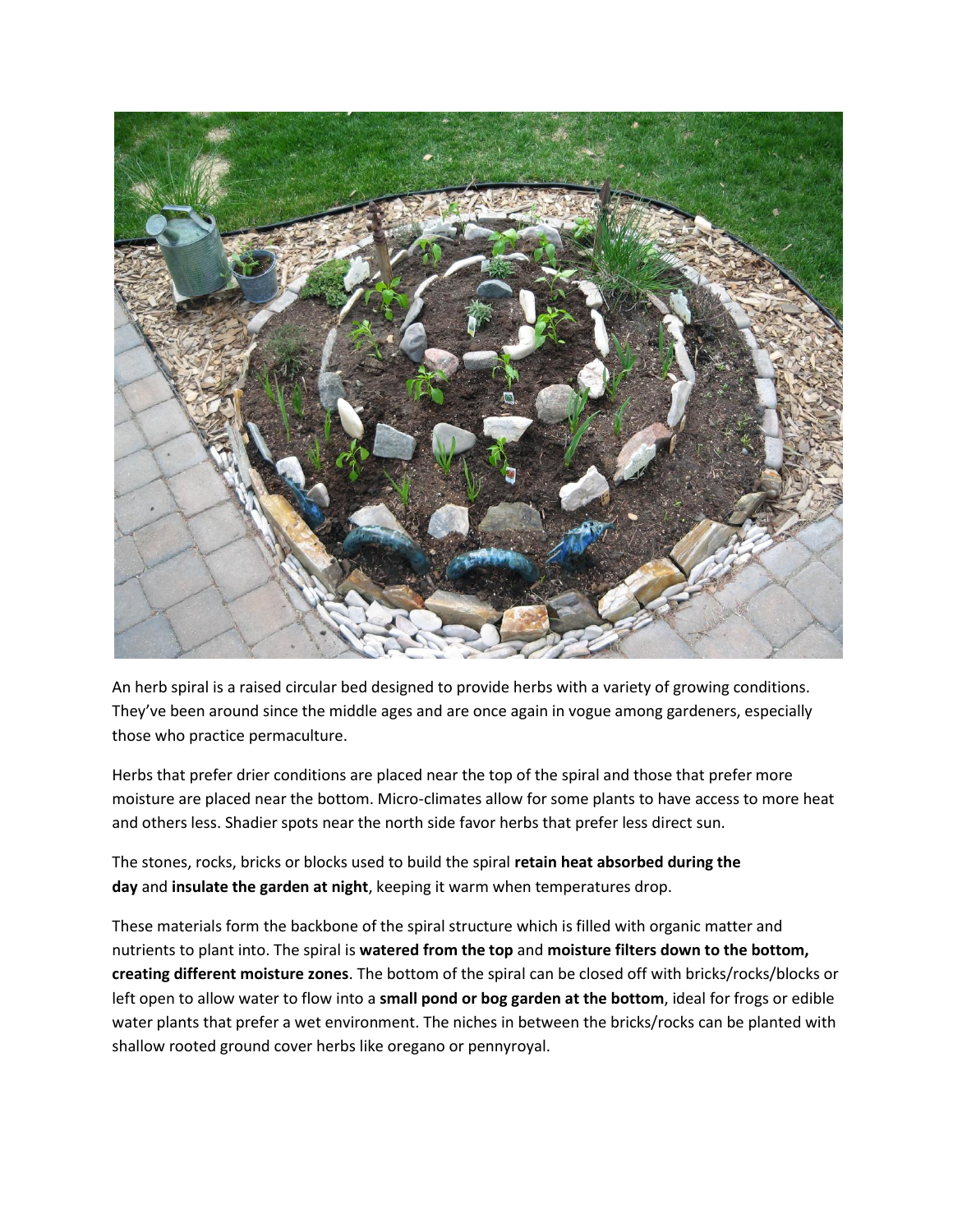Herb Spirals can be orientated so they are **built in the same direction that water flows down a drain**. Water rotates down a drain in a clockwise direction in the Northern hemisphere, and anti-clockwise in the Southern hemisphere – likewise in the herb spiral garden. In our Southern hemisphere here in Australia, the bottom of the spiral where the pond is sited (if using one) faces south – this helps reduce evaporation and maximise moisture and shade. The reverse applies for the Northern hemisphere.

**1. Grow more food in less space.** The mounded spiral ramp maximises the surface area for planting. Herb spirals can be built on a base as small as a 1m diameter so even the tiniest garden can maximise [vertical](http://themicrogardener.com/add-space-with-creative-vertical-gardens-part-1/) growing potential.

**2. More variety in a range of microclimates.** There's a perfect zone for all your herbs – position sun worshipping oil-rich herbs like rosemary, sage and thyme at the top; water loving shade herbs such as watercress and mints at the bottom; and your other herbs in between, where best suits their needs. With these diverse microclimates, you can **grow plants that prefer different growing conditions all in the one garden space**.

**3. Healthier herbs.** When you meet their growing needs (sun, water and shade), your plants will thrive and be far more productive. You can group and plant them according to their growing habit as well. Like an umbrella, taller herbs can help shade those that prefer more sun protection.

**4. Beautiful garden feature.** A striking curved spiral draws the eye as a **focal point** for your garden. It creates height; becomes a unique talking point for visitors; and is aesthetically pleasing, particularly when most garden designs focus on low horizontal beds and [containers.](http://themicrogardener.com/category/container-gardening/)

**5. Concrete jungles are no barrier.** Herb spirals can be built straight on top of concrete or hard surfaces.

**6. Convenient, easy access for maintenance and harvesting.** If you have limited space and mobility or suffer from a bad back when you garden, you can **effortlessly reach to the centre of the spiral** and can **plant your most used plants at waist height – no bending**! Plus you have the convenience of shopping in your [backyard supermarket](http://themicrogardener.com/grow-your-own-groceries/) without having to leave home.

**7. Save money.** Considering the rising cost of food, a herb spiral will quickly pay for itself after you've been harvesting for a season or two. With busy lifestyles and little time to menu plan and cook efficiently, fresh food often ends up wasted in the fridge. Only picking WHAT you need, WHEN you need it definitely saves you money.

**8. Low maintenance** – If you feel large gardens take too much time and effort, a herb spiral may be a solution. After initial construction, only minimal maintenance is required – attending to watering, harvesting and topping up with mulch.